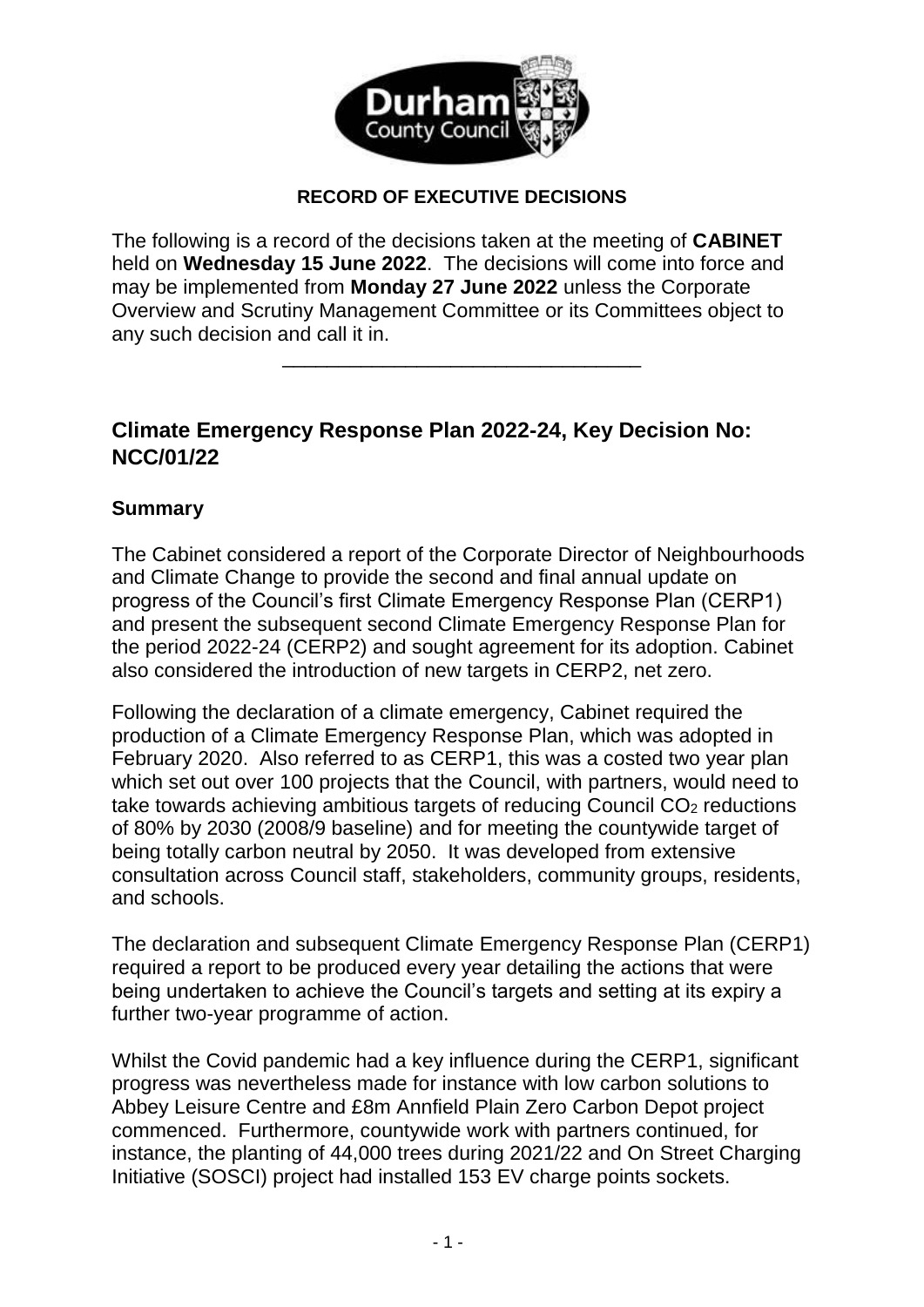Projects such as these had contributed to 58% Council reduction in tCO<sub>2</sub>e from 2008/9 and countywide a 54% reduction (2019) in  $tCO<sub>2</sub>e$  from 1990 levels.

This second Action Plan, CERP2 for the period 2022-2024 was fully costed and funding identified for the agreed programmes of work, including external sources, where appropriate. MTFP12 made provision for investment in the Low Carbon Team, mainstreaming the funding of the team and significant capital investments in low carbon schemes. This, allied with earmarked reserves held, was sufficient to cover initiatives or provide match funding set out in the CERP2 Plan up to 2024.

To achieve the climate change targets set out in CERP2 in their entirety, it would require a combination of access to external funding and also advances in technology in some areas. Without these the Council would not be able to achieve its targets.

It was recognised that the actions outside of those contained in the CERP2 action plan and actions / interventions beyond 2024 would be heavily dependent on access to funding. Given national strategies aimed at achieving net zero by 2050, this was a reasonable assumption, however it cannot be guaranteed, especially from the perspective of the current financial climate.

In this climate of tight resources, it was essential that the Council work at both a Council level and as a countywide influencer, was targeted to those areas where the biggest impact can be had. Future work and investment to achieve the Council's ambitions in this area would therefore be built in to established Council processes including the annual MTFP planning cycle where capital and revenue expenditure would be considered alongside the needs of other service projects and programmes. Resources would be allocated to maximise the benefits from the those available. Additionally, external funding would be sought wherever possible to supplement Council budgets. These opportunities would need to be subject to financial assessment, including the development of the appropriate business cases and affordability tests.

## **Decision**

The Cabinet:

- a) Noted progress against CERP1 projects which had helped to achieving 58% Council reduction in tCO<sub>2</sub>e from 2008/9 and countywide a 54% reduction (2019) in  $tCO<sub>2</sub>e$  from 1990 levels;
- b) Agreed to the adoption of CERP2 and assist with the delivery of targets as set out in the report;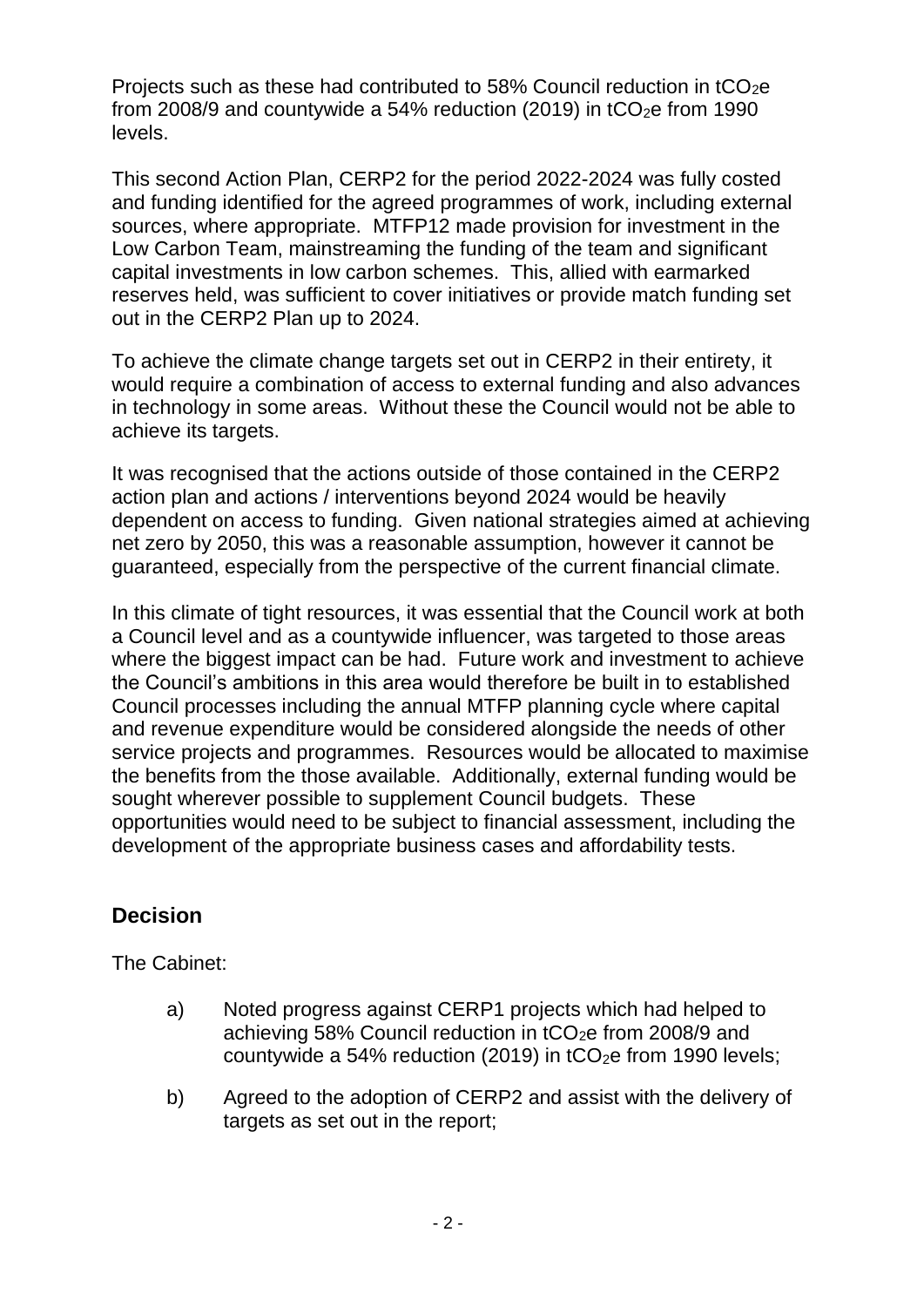- c) Agreed to give formal consideration to the introduction of new targets in CERP2, net zero:
	- (i) achieve net zero by 2030 (against 2008/09 levels) by retaining the CERP1 80% actual carbon reduction target for Council emissions by 2030 whilst offsetting or further reducing remaining emissions;
	- (ii) net zero by 2045 (against 1990 levels) for countywide emissions (improved from 2050).
	- d) Noted that the CERP2 targets would require access to funding from external areas and advances in technology in some areas in order to be fully delivered;
	- e) Noted that any resources required to achieve the climate change targets outside of those costed plans included in the CERP2 action plan would be considered in future MTFP planning cycles with a value for money outcome-based focus alongside other projects and programmes.

In accordance with paragraph 19(a) of the Overview and Scrutiny Procedure Rules, the following key decision is exempt from the call-in procedure due to the urgent nature of the decision being made. See [Public Notice](https://democracy.durham.gov.uk/documents/s157719/Levelling%20Up-%20Cabinet%20June%202022%20003.pdf)

# **Levelling Up Fund: Round 2, Key Decision No: REG/05/22**

## **Summary**

The Cabinet considered a report of the Corporate Director of Regeneration, Economy and Growth to provide an overview of the guidance and bidding requirements to access Round 2 of the Levelling Up Fund.

In the 2021 Budget, Central Government announced the Levelling Up Fund (LUF)**,** to provide investment in regeneration and growth in places with low productivity and poor connectivity.

As detailed within the Cabinet Report on 15 June 2021, County Durham had been identified as one of the areas of greatest need of levelling up in the UK and had been classified as a Tier 1 area by Central Government. The Round 1 submission for the Bishop Auckland Parliamentary Constituency: Rural Connectivity and Cultural Connectivity, was successfully awarded £20 million Levelling Up Funding in the Autumn Statement, October 2021. The LUF was a competitive fund totalling £4.8 billion nationally, with £1.7 billion awarded to successful applicants in Round 1. This left £3.1 billion for future rounds.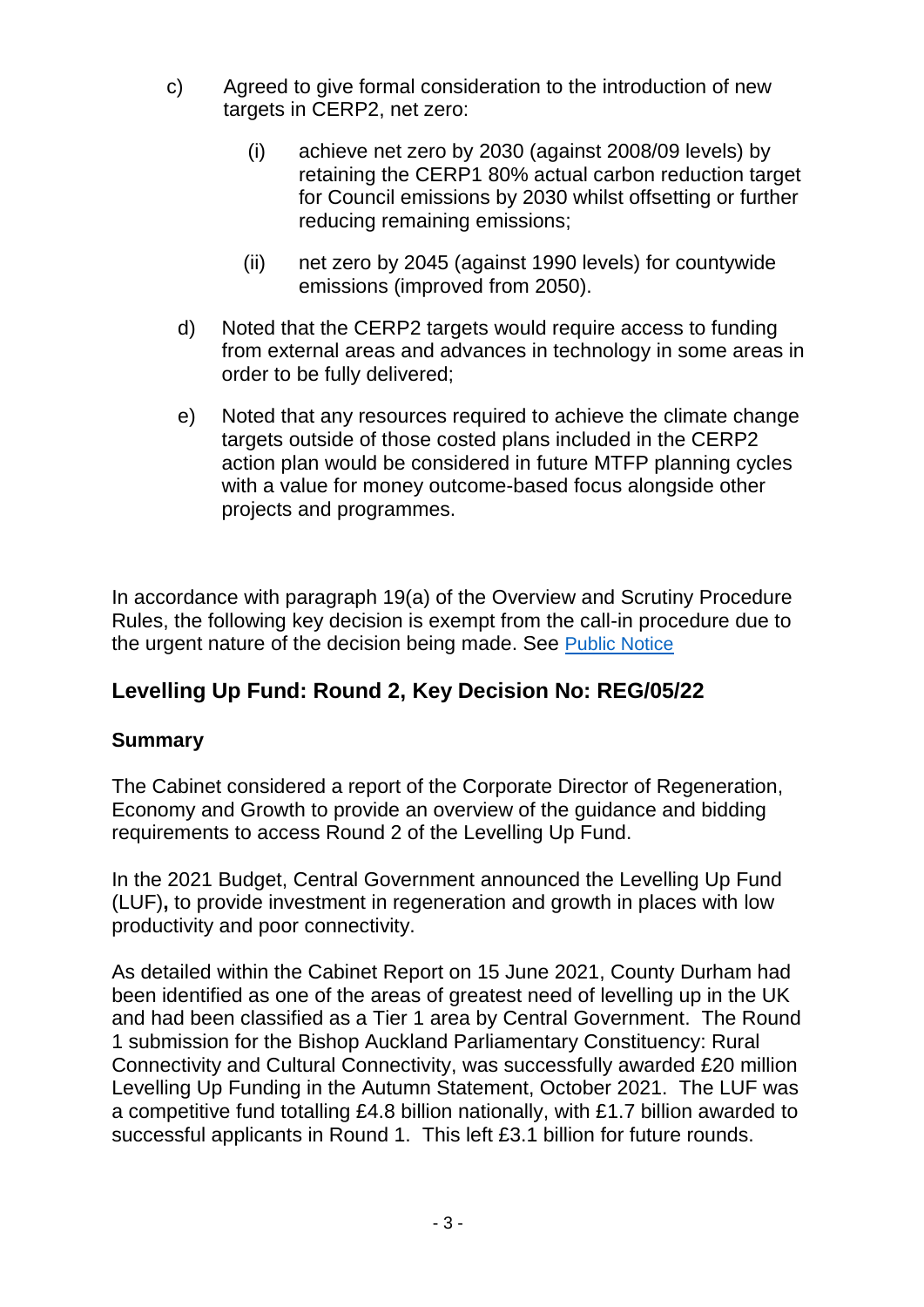Beyond the announcement of the LUF, the Government White Paper released in February 2022 confirmed the wider approach to Levelling Up. The Council would continue to develop its approach and champion priorities for investment to support levelling up within the county.

Further guidance for Round 2 Levelling Up bids was released in March 2022. This confirmed that the funding criteria was broadly in line with the previous round. Each parliamentary constituency within the Local Authority area could submit one bid for Government grant of £20 million. County Durham, with six parliamentary constituencies, could submit up to six bids in total. The Government guidance stated that a minimum of 10 percent match funding was required to support each bid. Cabinet agreed in February 2022, as part of the MTFP(12) process, that up to £10 million funding could be allocated to lever in further LUF investment. A £5 million capital budget would be created to enable a match funding budget. It was forecast that if all Levelling Up bids were successful that a further £5 million would be required in MTFP(13). This was in addition to other Council funding, already identified and allocated, as detailed in the report.

Local authorities were the accountable body for all bids and the guidance was clear that engagement with, and the support of, the local Member of Parliament for each area was required.

The bids could include a maximum of three cohesively connected projects, with capital spend in financial year 2022/2023 with Government grant expended by March 2025. Business cases must demonstrate need, deliverability, strategic fit and value for money. The three priority areas for scheme investment remained as the following:

- Transport;
- Regeneration and town centres;
- Cultural investment.

The deadline for submitting Round 2 proposals for 2022/23 funding awards was **6 July 2022**, and priority would be given to projects that could commence capital spend in 2022/23. It was thought likely successful bids would be announced in the Autumn Statement 2022. There would be time pressures to ensure that bids were delivery ready by this point.

Although Government announced that there would be three bidding rounds when Round 1 was announced, the most recent Levelling Up White Paper and subsequent guidance on Round 2 were silent on the issue. The working assumption was therefore, that there would not be a Round 3.

Local authorities, as Responsible Bodies for developing the bids, had received £125,000 capacity funding to support the development of future bids.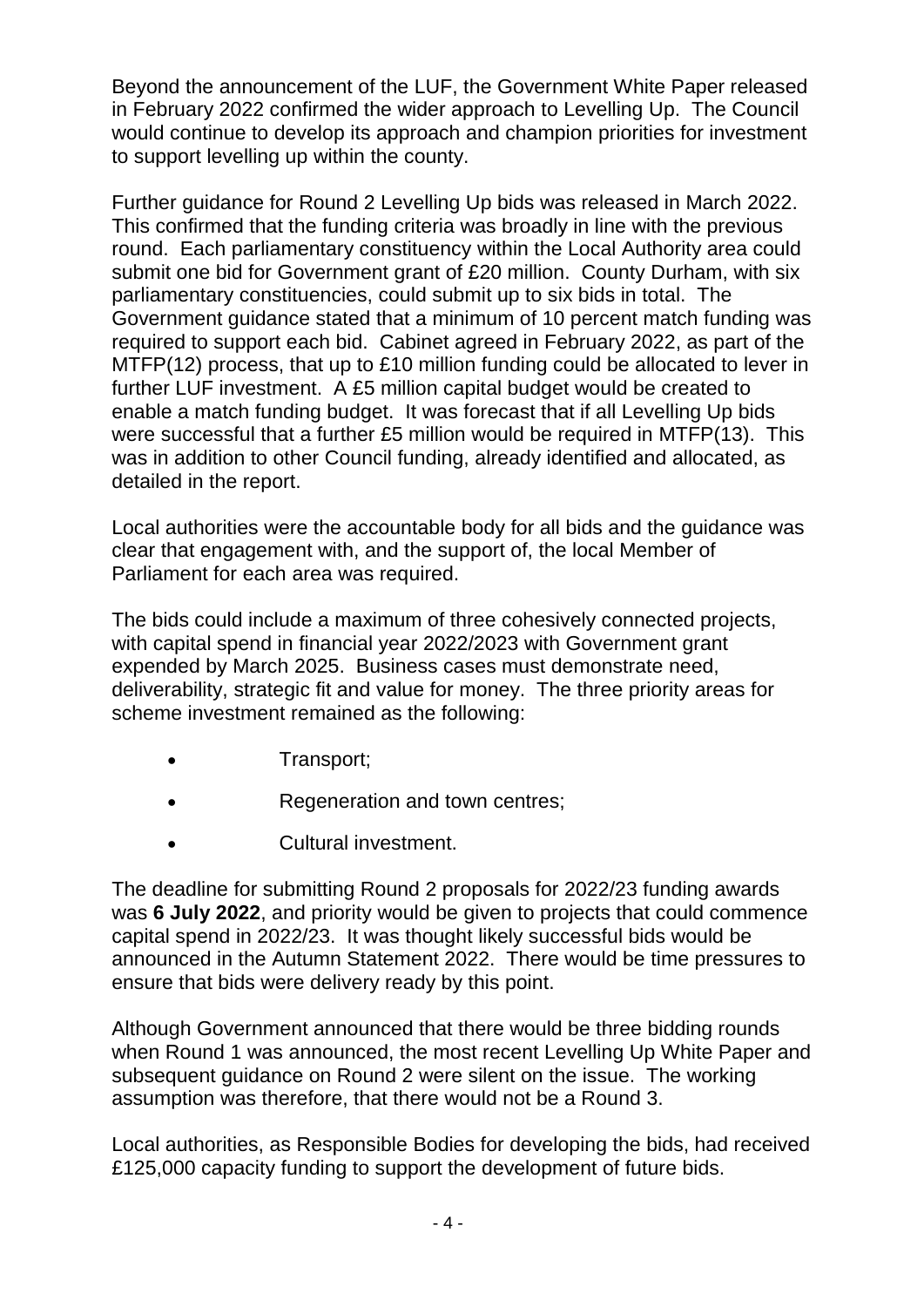However, the development costs of a full programme of levelling up proposals would be substantially higher overall. Cabinet had earmarked reserves to accommodate the estimated costs of developing robust bids.

This approach had considered existing priorities, substantial masterplanning across several towns, local councillor, MP and stakeholder engagement. A range of potential schemes had been developed across the remaining parliamentary constituencies to support transport connectivity, culture, heritage and regeneration in the city, town centres and villages.

Given the tight timescales for Round 2 since funding criteria announcement in March 2022, gateway criteria within the LUF requirements and the quantifiable economic benefits that needed to be demonstrated, considerable work was underway to develop a further 5 bids. It was proposed that five bids were submitted by the 6 July 2022 deadline. These proposals addressed socioeconomic needs, transport barriers and cultural ambitions within each locality. A summary of each parliamentary constituency area bid was outlined as follows:

#### **City of Durham: Enhance and Maintain Transport Assets to Support Durham City's Economy**

A £20 million Levelling Up government grant was being sought to contribute to the delivery of three schemes that would collectively enhance and maintain Durham City's economy. The schemes supported economic development through transport and cultural led regeneration. The schemes proposed were:

- (a) Bowburn Relief Road tackling traffic capacity constraints to bring forward Phase 3 of Integra 61, by reassigning traffic away from Junction 61 and Bowburn village (A177);
- (b) City Centre active mode connectivity, linking new and existing cultural attractions;
- (c) Stabilisation of A690 ensuring the A690 remained open and there were no adverse impacts on the A1 or the wider city.

The bid would generate strong labour supply, transport, active mode, amenity, land value and cultural benefits. The MP had shown support for economic growth and job creation within the parliamentary constituency. These proposals enhanced the county's ambition as part of the City of Culture 2025 campaign by enhancing existing connectivity between the city's cultural assets, promoting the natural environment within the city centre and boosting the riverbanks as a destination.

The total forecast cost for the three investments was £31.5 million. £20 million of LUF Government grant would be bid for and a remaining £11.5 million mix of private and public match funding would be secured. The report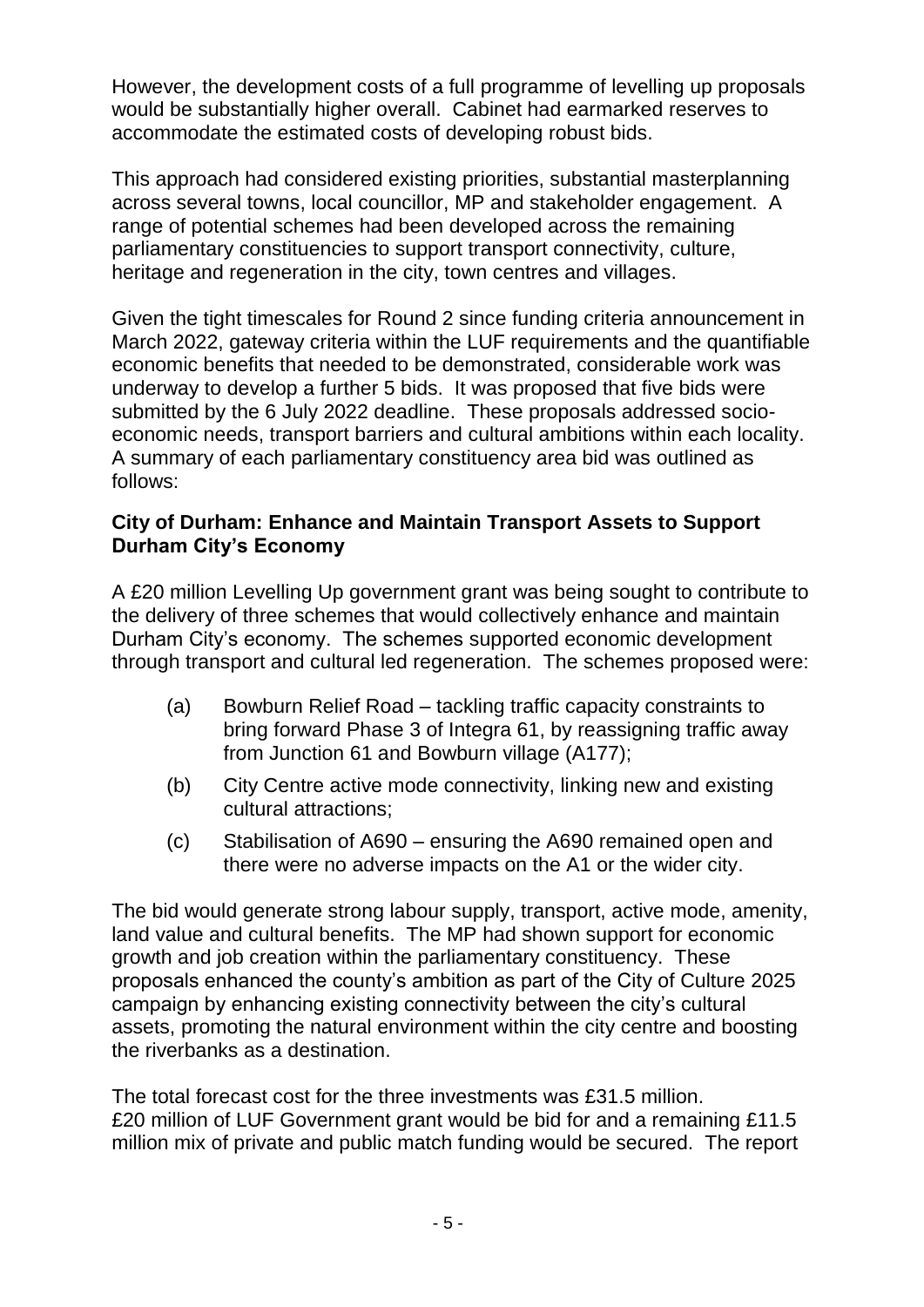sought approval for a further £2 million capital investment in support of these proposals, with a MTFP12 request approved in February 2022 for this amount.

## **Easington: Horden Regeneration - Wellbeing and Quality of Life**

A £20 million Levelling Up grant was being sought to contribute to the delivery of three schemes that would support wellbeing and quality of life improvements as part of a longer-term approach to housing led regeneration within Horden. This long term plan had previously enjoyed support from local residents and a detailed report on the regeneration strategy, phases to be delivered, acquisition and demolition strategy, funding opportunities and partner procurement would be presented to Cabinet in the Autumn.

The Levelling Up schemes supported regeneration through the new and enhanced community assets on brownfield land, improving local streets and enabling housing development land. The schemes proposed were:

- (a) Enabled Residential Land to provide land for social housing to support the rehousing of residents impacted by regeneration plans;
- (b) Community assets on brownfield land including a woodland plantation, nature reserve and new community building;
- (c) Improving local streets to encourage modal shift to non private car use.

The bid would generate strong wellbeing, cultural, active mode, amenity and land value benefits. The MP had shown strong support for housing led regeneration in Horden. These proposals would enhance the approach for longer term housing regeneration within this community, supporting the housing mix and choice available to residents.

The total forecast cost for three investment was £22 million. Approval was sought for a £2 million capital investment in support of these proposals, with a MTFP12 request approved in February 2022 for this amount. This would be in addition to a £20 million Government grant requirement.

## **North Durham: Stanley Regeneration**

A £20 million Levelling Up government grant was being sought to contribute to the delivery of three schemes that would support high street regeneration, boost economic growth, encourage modal shift and tackle known congestion issues on the A693. The schemes proposed were:

(a) High street regeneration - bring buildings back to life within town centre through the introduction of new managed workspace, public realm, enhancement of the wellbeing offer at the Louisa Centre and bus station revitalisation;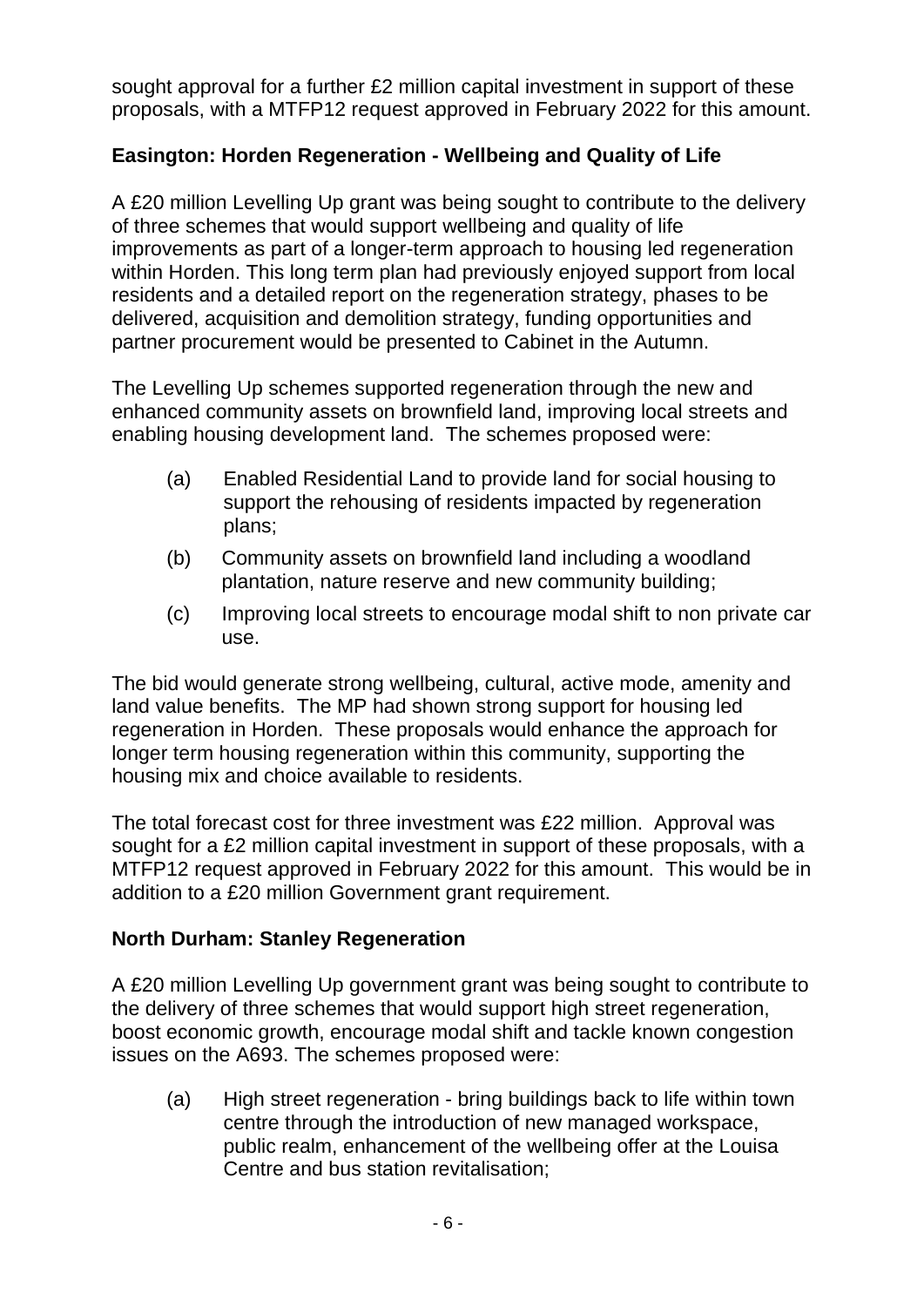- (b) Decongestion improvements along the A693, including at the Asda Roundabout and Oxhill junction, also allowing for improved public transport journey times and punctuality;
- (c) Active mode improvements linking key nodes such as the Academy and High Street with residential areas. The town would be better connected to the Coast 2 Coast route.

The bid would generate significant transport, journey quality, active mode, amenity, land value, health and wellbeing and labour supply benefits. The MP had shown support for regeneration within the town. These proposals would enhance the regeneration approach outlined within the Stanley Regeneration Masterplan.

The total forecast cost for three investment was £27.9 million. This included Council funding of £5.93 million and a £20 million LUF government grant. Cabinet sought approval for a further £2 million capital investment in support of these proposals, with a MTFP12 request approved in February 2022 for this amount.

#### **North West Durham: 3 Towns Regeneration – Strong, Connected and Active Towns**

A £12 million Levelling Up government grant was being sought to contribute to the delivery of three schemes that would enhance recreational facilities, support wellbeing, improve active mode provision, grow the local economy and boost high street regeneration across the three towns of Crook, Willington and Tow Law. The schemes proposed were:

- (a) Town Parks and Leisure range of improvements across the towns including a new community hub, improved parks, Multi Use Games Areas (MUGAs), event spaces, BMX track and skate park;
- (b) Stronger Towns through high street regeneration and employment growth – enabling infrastructure to support development at Low Willington Industrial Estate, targeted improvement for the high street, wayfinding and public realm;
- (c) Active mode and Sustainable Streets new and upgraded cycling and walking routes within and between the three settlements. New EV charging infrastructure to support and encourage sustainable travel.

The schemes' designs, costs and benefits were being refined however would deliver wellbeing, active mode, amenity, land value and cultural benefits. The MP had shown support for regeneration across the three towns.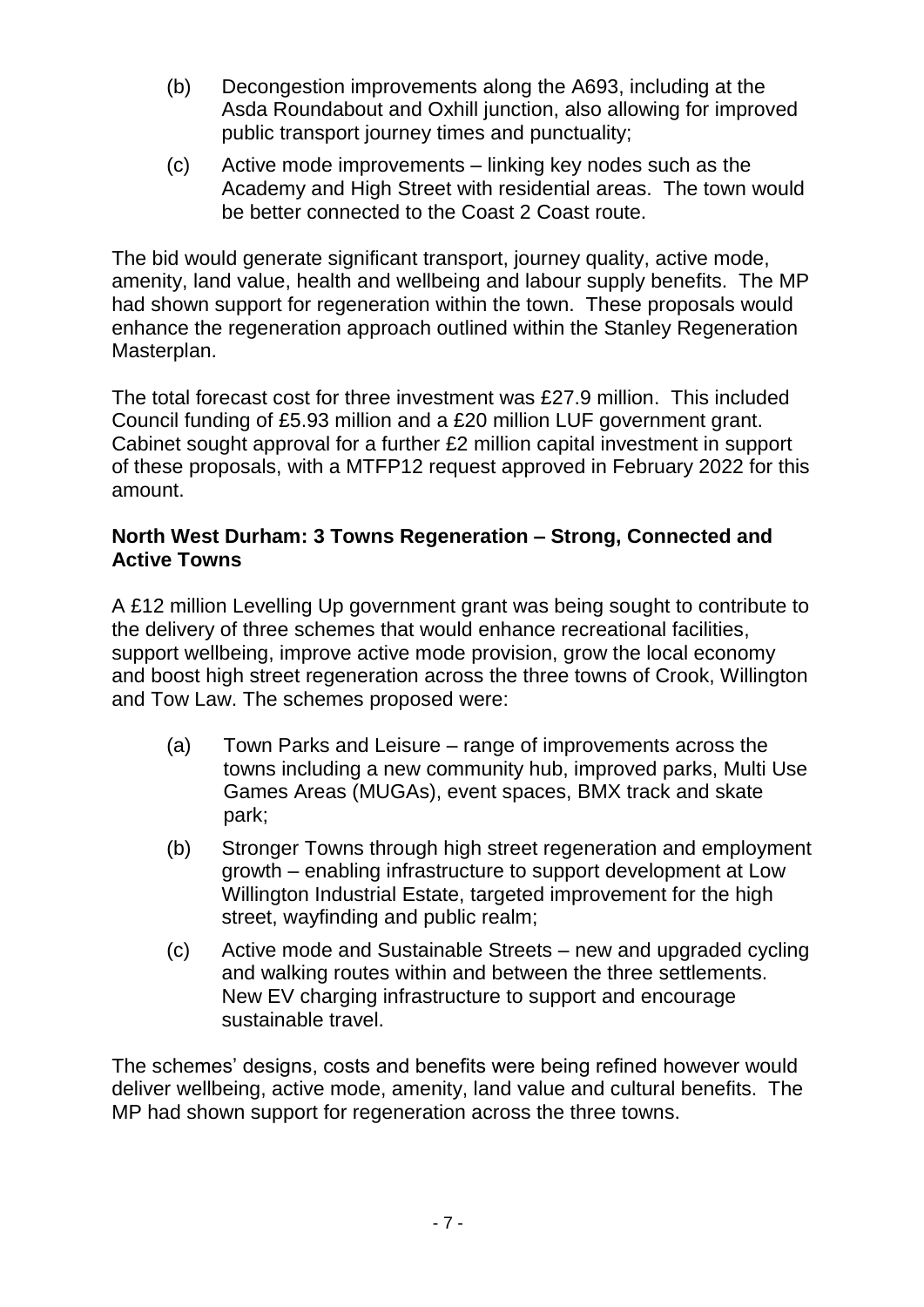The total forecast cost for three investment was £14 million. Cabinet sought approval for a further £2 million capital investment in support of these proposals, with a MTFP12 request approved in February 2020 for this amount.

## **Sedgefield: Newton Aycliffe Regeneration**

A £20 million Government grant was being sought to contribute to the delivery of three schemes that would support high street regeneration, improvement public transport provision, improve culture and wellbeing and enhance active mode connectivity within the town. The schemes proposed were:

- (a) High street regeneration repurposing land and buildings at the within the town centre to provide improved flexible and amenity space, a public transport interchange, reprovision of surface level car parking and improved commercial buildings;
- (b) Enhancement of active mode routes across the town linking employment locations, rail stations, green spaces, parks and residential areas;
- (c) Improved cultural and wellbeing offer within the town centre to enhance provision and provide a cultural family attraction alongside the existing leisure and library services.

The schemes would generate strong transport journey quality, active mode, amenity, land value and cultural benefits. The MP had shown strong support for regeneration within the town. These proposals would enhance the regeneration approach within the town Masterplan.

The total forecast cost for three investment was £22 million. Cabinet sought approval for a further £2 million capital investment in support of these proposals, with a MTFP12 request approved in February 2020 for this amount. This would be in addition to a £20 million government grant requirement.

## **Finalising the Funding Proposals**

Final costings and economic analysis as part of business case development were being refined ahead of the LUF submission deadline for all five bids on 6 July 2022. In summary, the total financial requirement and contributions across all five proposed proposals are outlined in the table below. The potential Durham County Council match required was £10 million to lever £92 million of LUF resources.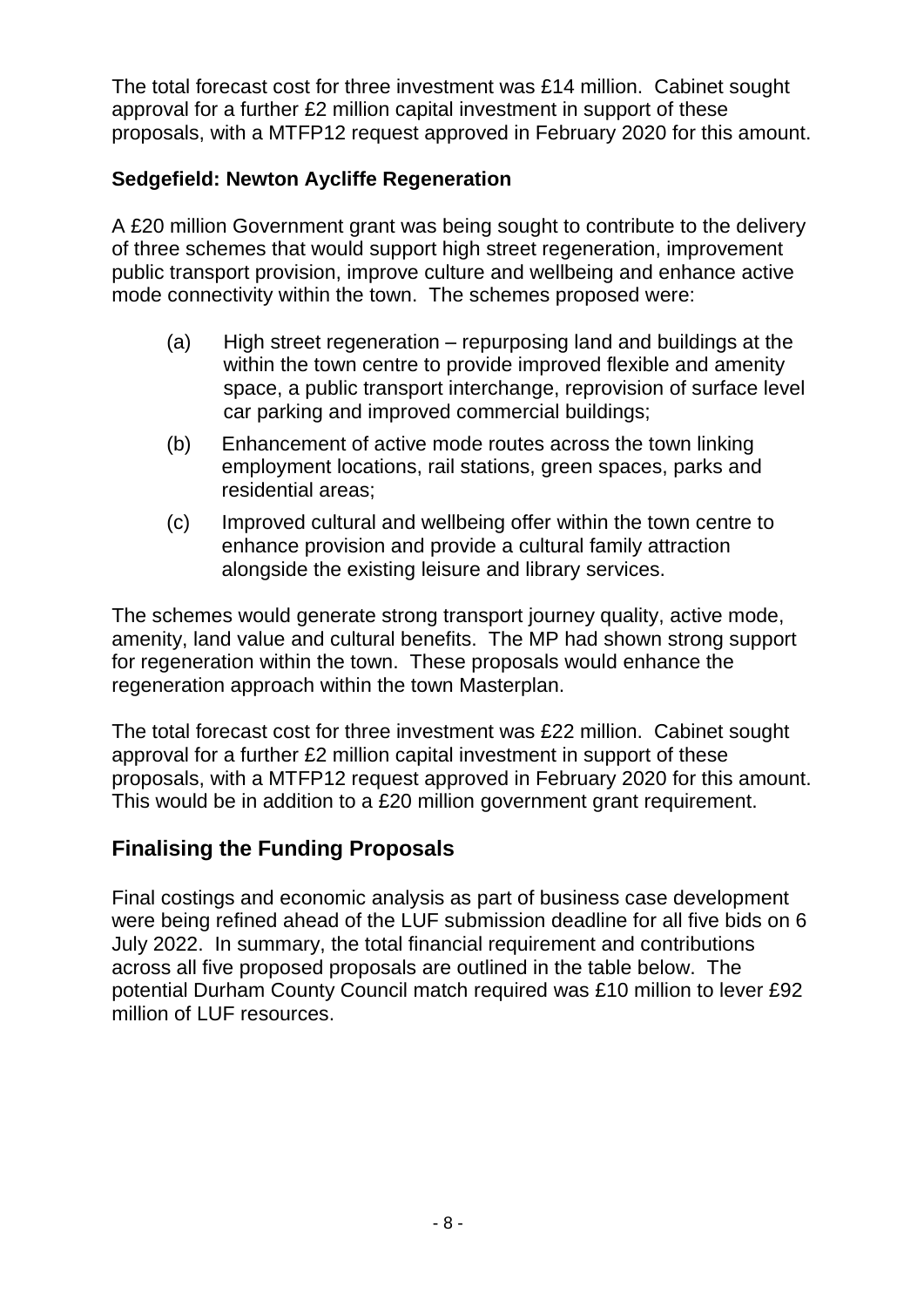| Parliamentary<br><b>Constituency</b> | <b>LUF</b><br><b>Grant</b> | <b>Existing</b><br><b>DCC Match</b> | <b>New DCC</b><br><b>Match</b> | <b>Private</b><br><b>Match</b> | <b>Total</b> |
|--------------------------------------|----------------------------|-------------------------------------|--------------------------------|--------------------------------|--------------|
|                                      |                            |                                     | <b>Requested</b>               |                                |              |
| City of                              | £20m                       | $£4m*$                              | £2m                            | £4m                            | £31.5m       |
| Durham                               |                            | £1.5m**                             |                                |                                |              |
| Easington                            | £20m                       |                                     | £2m                            |                                | £22m         |
| North Durham                         | £20m                       | £1.4 $m***$                         | £2m                            |                                | £27.9m       |
|                                      |                            | £4.5m****                           |                                |                                |              |
| <b>North West</b>                    | £12m                       |                                     | £2m                            |                                | £14m         |
| Durham                               |                            |                                     |                                |                                |              |
| Sedgefield                           | £20m                       |                                     | £2m                            | <b>TBD</b>                     | £22m         |
| Total                                | £92m                       | £11.4m                              | £10m                           | £4m                            | £117.4m      |

\*£4m from DCC highway maintenance allocations

\*\* existing £1.5mm of highway maintenance funding

\*\*\* includes £1.4m of maintenance funding for the Louisa Centre

\*\*\*\* funded either as part of the Accommodation Programme or from capital contingencies

The Council would be required to continue to develop projects at risk whilst the funding bids were assessed by Central Government. If the Council did not commit to this continued investment at risk then it may mean that the overall programme of projects was not then deliverable to the Government's timetable for implementation. A programme was being developed across all projects which would determine key milestones and expenditure required, in line with earmarked reserves available to develop submitted bids to ensure that they were delivery ready if funding was awarded.

In view of the complexity of the work involved and the tight deadline for bid submissions detailed work would continue to develop the proposals after the Cabinet meeting and delegated authority was sought to finalise the bids to government.

## **Decision**

The Cabinet:

- (a) Agreed the draft outline approach for the Levelling Up submission for Round Two and support the five proposals for investment across the City of Durham, Easington, North Durham, North West Durham and Sedgefield parliamentary constituencies;
- (b) Noted the anticipated bid costs estimated of £117.4 million, including £92 million of LUF government grant to be bid for;
- (c) Utilise £5 million of Capital funding approved in February 2022 as part of the MTFP(12) process and if all Levelling Up bids were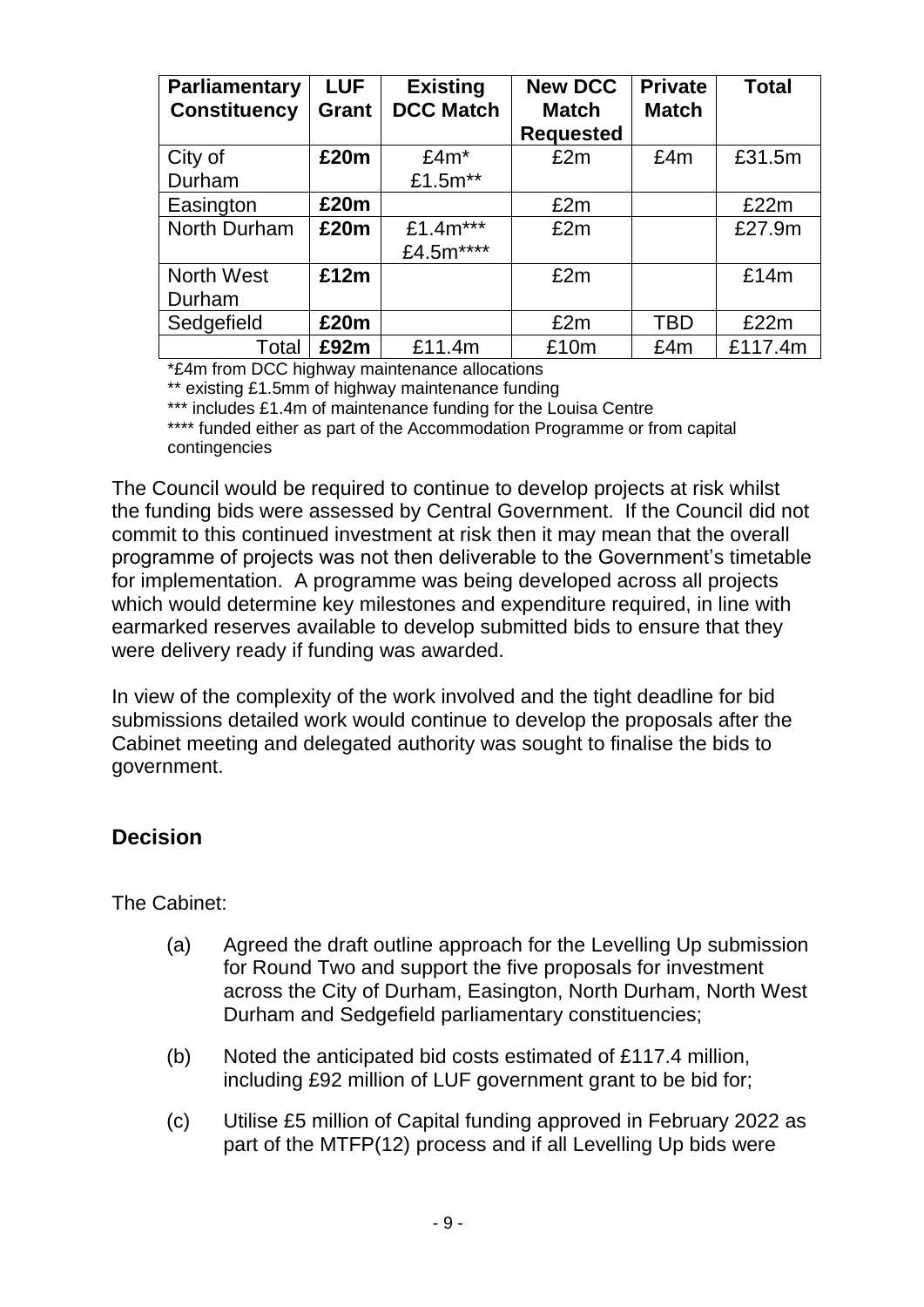successful, recognise that a further £5 million would be required in MTFP(13) to meet match funding requirements;

- (d) £11.4 million of match funding required and how this would be funded;
- (e) Noted that earmarked reserves were available to develop submitted bids to ensure that they were delivery ready if funding was awarded. This meets the requirement to commence delivery prior to March 2023;
- (f) Recognised that further design work and costings was to be finalised and this could influence the final LUF request for government grant. The business case development underway would further shape proposals and time scales were very tight and pressured to develop all five proposals in time for the deadline; and
- (g) Delegated authority to the Corporate Director for Regeneration, Economy and Growth and Corporate Director of Resources, in consultation with the Cabinet Portfolio Holder for Economy and Partnerships and the Cabinet Portfolio Holder for Resources Investments and Assets and Deputy Leader and Cabinet Portfolio Holder for Finance to take all such decisions necessary to progress and finalise Levelling Up proposals for Round 2 ready for the submission deadlines on 6 July 2022.

## **Cyber Security Strategy**

#### **Summary**

The Cabinet considered the report of the Corporate Director of Resources that highlighted the importance and provided an overview of the Councils cyber security arrangements and to adopt a new corporate cyber security strategy for Durham County Council.

Cyber security referred to the body of technologies, processes, and practices designed to protect networks, devices, programs and data from attack, damage, or unauthorised access. It was the practice of ensuring the confidentiality, integrity, and availability (CIA) of information.

Across the globe, cyber-attacks were growing in frequency and becoming more sophisticated. The increased use of the internet, furthered by the Covid 19 pandemic meant that cyber criminals had become more active, and the Council's exposure had increased. When cyber-attacks succeed the damage could be significant; with personal, economic, and social consequences.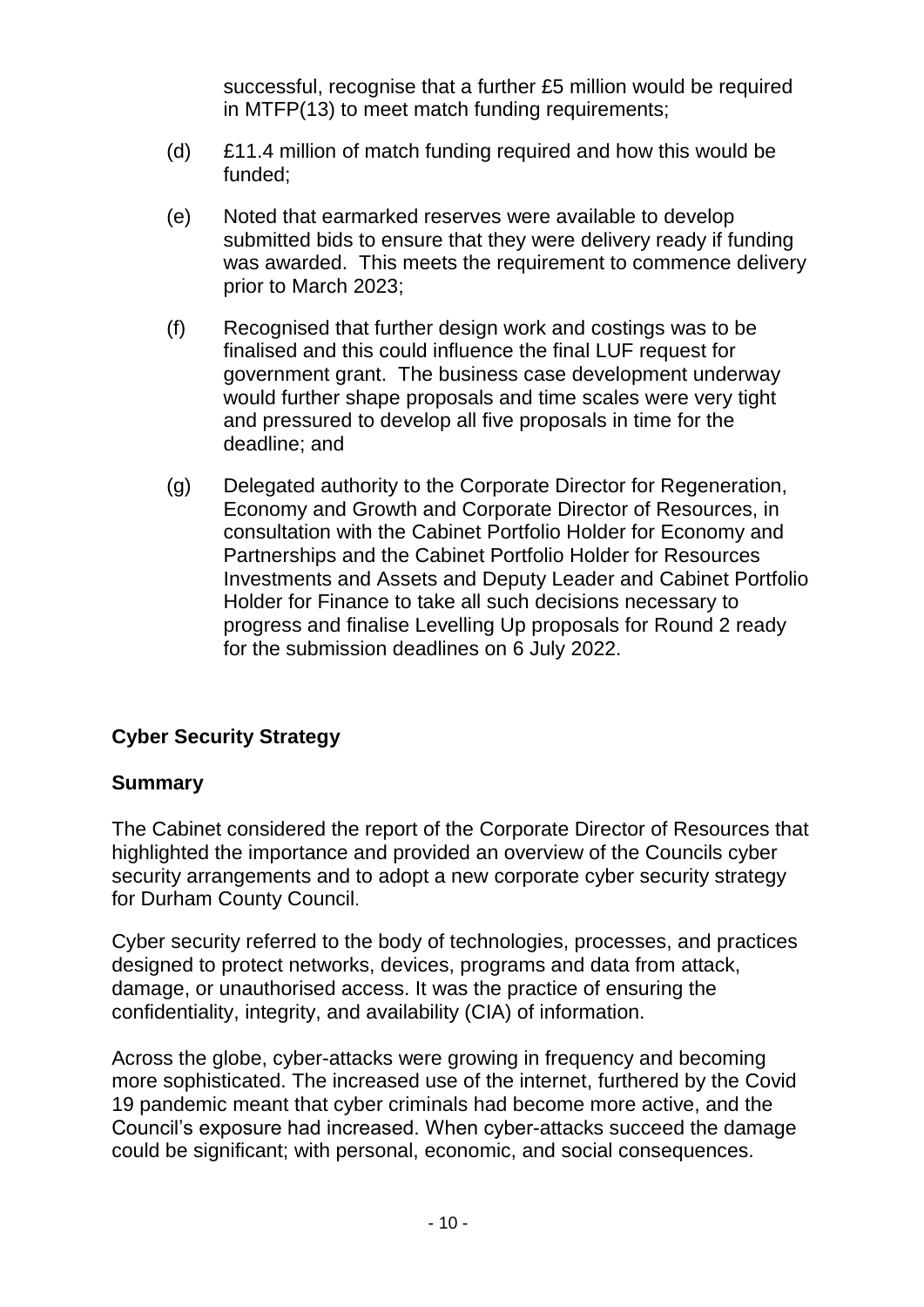Information and data were vital to every part of Durham County Council's business. As the Council continued to deliver a digital programme that was transforming the way the Council worked and how local people accessed information and services, the Council needed increasingly robust security measures to protect against cyber threats.

A successful cyber-attack would considerably interrupt the Councils ability to deliver services - many of which serve the Council's most vulnerable residents - as well as incurring large recovery costs and significant damage to the Council's reputation.

To mitigate the multiple threats faced and to safeguard the Council's interests in cyberspace, the Council needed a clearly defined and strategic approach to underpin collective and individual actions in the digital domain.

The Cyber Security Strategy was a new strategy, proposed in response to the increasing threats from cyber criminals and several successful and high-profile cyber-attacks on other public and private organisations.

The strategy aligned to the recently published Government cyber security strategy, the central aim of which was for government's critical functions to be significantly hardened to cyber-attack by 2025, with all government organisations across the whole public sector being resilient to known vulnerabilities and attack methods no later than 2030.

It was critical that the council sets out a clear and defined approach for protecting its information systems and the data it holds to ensure the services it provided were secure and its residents, businesses and stakeholders could safely transact with the Council. This included achieving a balance of embracing digital opportunities, including making information more widely available and accessible, whilst ensuring that right levels of protection were in place.

It was intended that the strategy, as well as signalling a clear direction of travel, demonstrates the Councils firm commitment and the actions the Council would take to further establish a trusted digital environment for the organisation, the Council's residents, and other stakeholders.

The strategy and the actions contained within would further strengthen and secure the Council from cyber threats by increasing security awareness throughout it's workforce, investing in the Council's systems and digital infrastructure, deterring the Council's adversaries, and developing a wide range of responses, from basic cyber hygiene to the most sophisticated defences.

Cyber-attacks would continue to evolve, which was why the Council would continue to work at pace to stay ahead of all threats. The Cyber Security Strategy underpins and enabled the Digital Strategy, which continued to